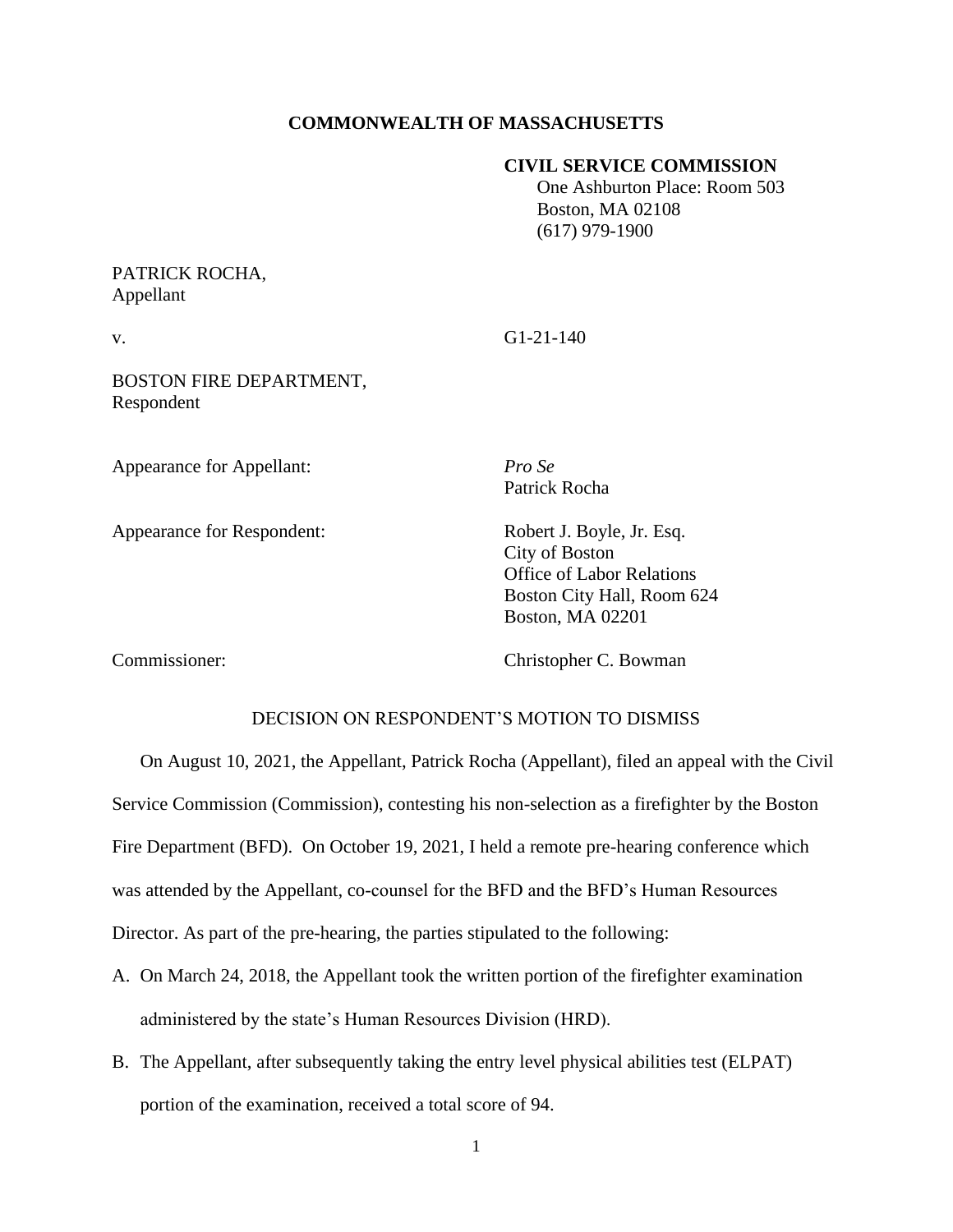- C. On December 1, 2018, HRD established an eligible list for Boston firefighter.
- D. On October 26, 2020, at the request of the BFD, HRD issued Special Language Certification (Cape Verdean) No. 07412 to the BFD.
- E. According to the BFD, the Appellant was ranked  $11<sup>th</sup>$  among those willing to accept appointment on that special certification and 4 candidates from Certification No. 07412 were appointed as firefighters by the BFD.

At the pre-hearing, the BFD argued that the Commission has no jurisdiction to hear this appeal as: a) the Appellant was not eligible for appointment because he was not within the " $2N+1$ " formula of candidates that could be considered; and all candidates appointed from the special certification were ranked above him.

The Appellant argued that his non-selection was related to what he believes was an erroneous determination by a private vendor that determined that he was not proficient in the Cape Verdean language, where the Appellant resided for the first 17 years of his life. According to the BFD, if the Appellant's name appears on a special language certification in the future, *and he is within the 2N+1 formula*, he will have another opportunity to show that he is proficient in the Cape Verdean language.

Based on the above, I informed the Appellant that he will be unable to show that he is an aggrieved person under the civil service law as he was not eligible for appointment, regardless of the language proficiency determination. The Appellant chose not to withdraw his appeal. I provided the opportunity for the BFD to file a motion to dismiss the Appellant's appeal and the Appellant to file a reply. Submissions were received by both parties in which they reiterated their arguments from the pre-hearing conference.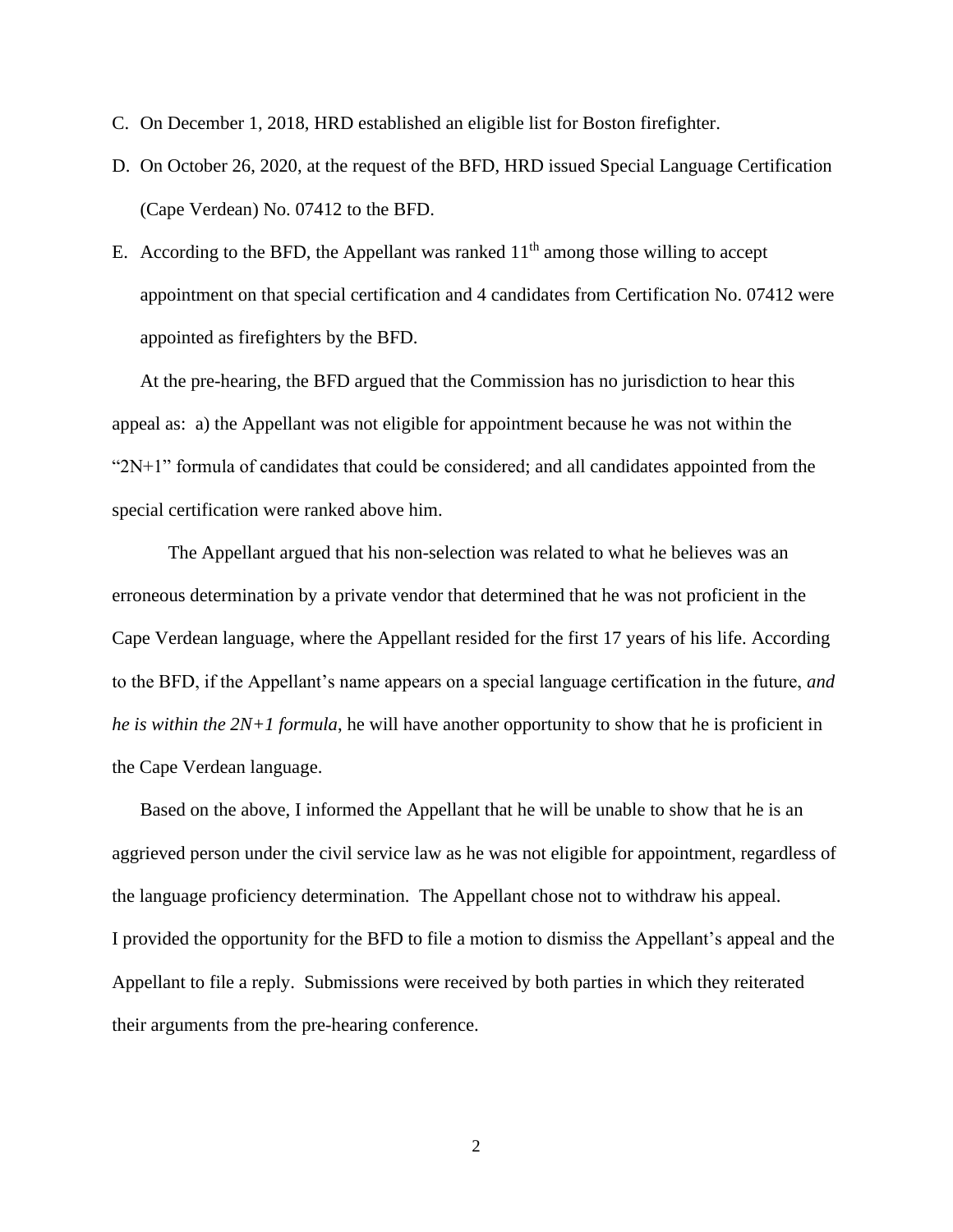## *Legal Standard for Summary Disposition*

An appeal may be disposed of on summary disposition when, "viewing the evidence in the light most favorable to the non-moving party", the undisputed material facts affirmatively demonstrate that the non-moving party has "no reasonable expectation" of prevailing on at least one "essential element of the case". See, e.g., Milliken & Co., v. Duro Textiles LLC, 451 Mass. 547, 550 n.6, (2008); Maimonides School v. Coles, 71 Mass. App. Ct. 240, 249 (2008); Lydon v. Massachusetts Parole Board, 18 MCSR 216 (2005).

#### *Analysis / Conclusion*

The Appellant is not an aggrieved person under the civil service law. Regardless of the results of his language proficiency examination, he was not eligible for appointment under the 2N+1 formula. Thus, there has been no actual harm to his employment status. Further, if and when the Appellant is ranked high enough to be considered for appointment on a Cape Verdean special certification in the future, he will have an additional opportunity to show that he is proficient in the Cape Verdean language.

While I am not unsympathetic to the Appellant's argument that a private vendor may, according to him, have made an erroneous determination regarding his language proficiency, that determination had no impact on his eligibility for his (current or future) appointment to the Boston Fire Department.

For all of the above reasons, the BFD's Motion to Dismiss is allowed and the Appellant's appeal under Docket No. G1-21-140 is hereby *dismissed*.